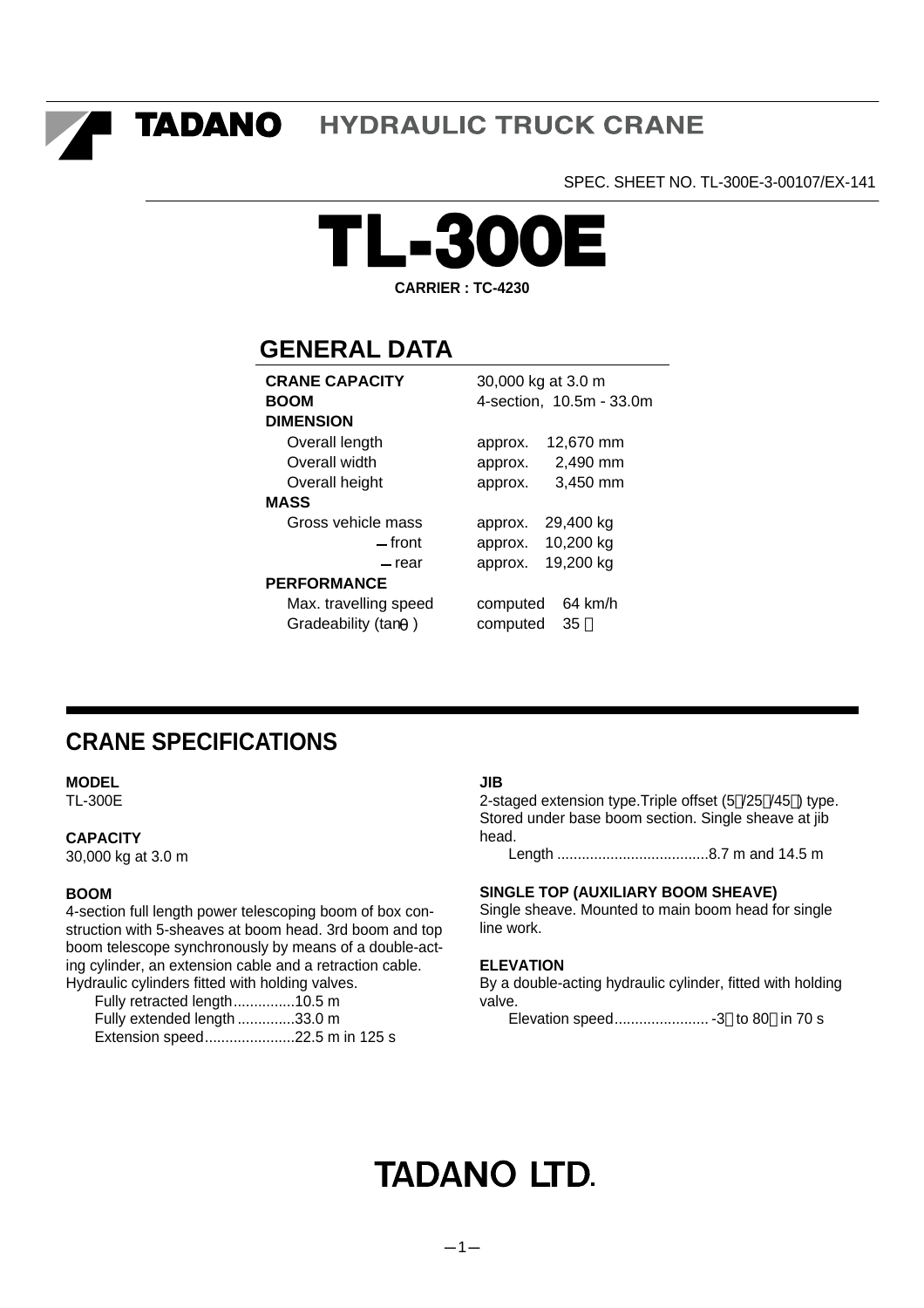#### **HOIST - Main winch**

2-speed type with grooved drum driven by hydraulic axial piston motor through planetary winch speed reducer. Power load lowering and hoisting.

Equipped with automatic fail-safe brake with free-fall device by foot brake operation and counterbalance valve.

Hoist lever is fitted with a high-speed switch.

Controlled independently of auxiliary winch.

Single line pull ..................32.8 kN 3,350 kgf Single line speed High range.....................110 m/min. (at the 4th layer)

Normal range ................59 m/min. (at the 4th layer) Wire rope..........................Spin-resistant type Diameter × length..........16 mm X 180 m

#### **HOIST - Auxiliary winch**

2-speed type with grooved drum driven by hydraulic axial piston motor through planetary winch speed reducer. Power load lowering and hoisting.

Equipped with automatic fail-safe brake with free-fall device by foot brake operation and counterbalance valve.

Hoist lever is fitted with a high-speed switch.

Controlled independently of main winch.

| Single line pull 33.3 kN 3,400 kgf        |  |
|-------------------------------------------|--|
| Single line speed                         |  |
| High range95 m/min. (at the 2nd layer)    |  |
| Normal range 50 m/min. (at the 2nd layer) |  |
| Wire ropeSpin-resistant type              |  |
|                                           |  |

Diameter x length ..........16 mm x 105 m

#### **SWING**

Hydraulic axial piston motor driven through planetary swing speed reducer. Continuous 360 full circle swing on ball bearing slew ring. TADANO Twin Swing System enable to select powercontrolled or free swing. Swing lever is fitted with a horn switch. Equipped with hand-operated swing brake.

Swing speed........................2.5 min<sup>-1</sup> {rpm}

#### **HYDRAULIC SYSTEM**

|                                                | PumpsQuadruple gear pump driven by   |
|------------------------------------------------|--------------------------------------|
|                                                | carrier engine through P.T.O.        |
|                                                |                                      |
|                                                | levers with integral pressure relief |
|                                                | valves.                              |
|                                                |                                      |
|                                                | cooler.                              |
| Hydraulic oil tank capacity approx. 430 liters |                                      |
| Filters Return line filter                     |                                      |
|                                                |                                      |

#### **CRANE CONTROL**

By 5 control levers based on ISO standard layout.

#### **CAB**

Steel construction with sliding door access and safety glass windows opening at sides, rear and roof. Cloth covered reclining seat with headrest is height-adjustable and back-and-forth adjustable.

#### **TADANO Automatic Moment Limiter (Model: AML-L)**

Main unit in crane cab gives audible and visual warning of approach to overload. Automatically cuts out crane motions before overload. With working range limit function. Working area for each outrigger position is given separately. Nine functions are displayed.

Digital liquid crystal display:

- Either Boom angle or moment %
- Either boom length or potential hook height
- Either Actual working radius or swing angle
- Actual hook load
- Permissible load

Either jib offset angle or number of parts line of rope

Boom position indicator

Outrigger position indicator Bar graphical display:

alternation key.)

Either moment as percentage or main hydraulic pressure and accumulator pressure (Display changes by

#### **OUTRIGGERS**

4 hydraulically operated outriggers. Each outrigger controlled simultaneously or independently from either side of carrier. Equipped with sight level gauges.

Floats mounted integrally with the jacks retract to within vehicle width. All cylinders fitted with pilot check valves.

Extended width

| Middle 4,000 mm              |  |
|------------------------------|--|
| Minimum 2.080 mm             |  |
| Float size (Diameter) 400 mm |  |

#### **FRONT JACK**

A fifth hydraulically operated outrigger jack. Mounted to the front frame of carrier to permit 360 lifting capabilities. Hydraulic cylinder fitted with pilot check valve.

Float size (Diameter) ........260 mm

#### **COUNTERWEIGHT**

Integral with swing frame. Mass .................................3,400 kg

#### **NOTE :**

Each crane motion speed is based on unladen conditions.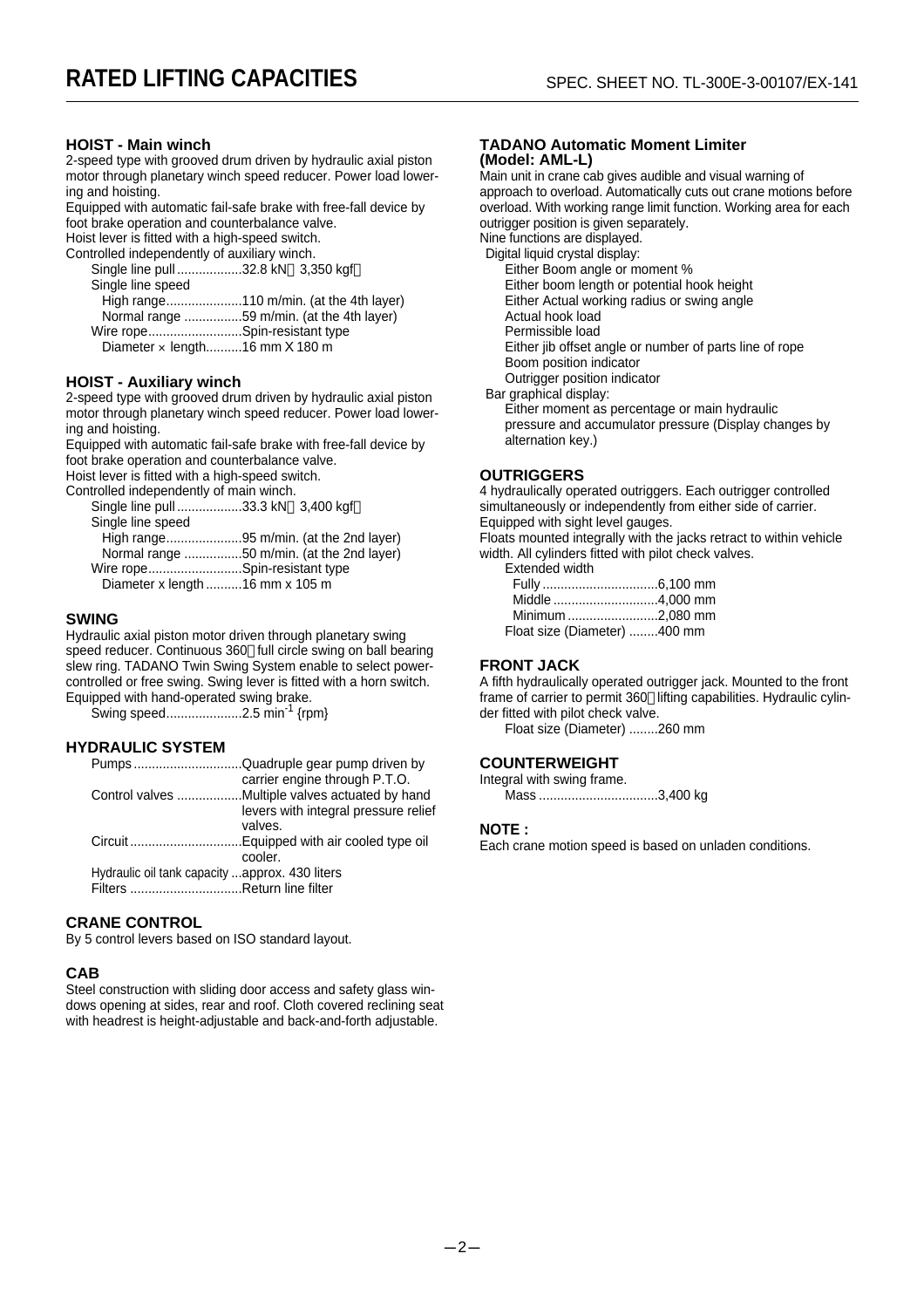# **MANUFACTURER**

TADANO LTD.

#### **MODEL**

TC-4230(Left hand steering, 8 X 4)

#### **ENGINE**

Model ....................NISSAN PE6T Type ......................4 cycle, 6 cylinder in line, direct injection, water cooled diesel engine with turbocharger. Piston displacement.......11,670 cm<sup>3</sup> Bore X Stroke.................133 mm X 140 mm Max. output (JIS) ...........202 kW 275 PS at 2,300 min<sup>-1</sup> {rpm} Max. torque (JIS) ...........961 N m 98 kgf m at 1,200 min<sup>-1</sup> {rpm}

#### **CLUTCH**

Dry single plate, hydraulically operated clutch release mechanism with air assisted booster.

#### **TRANSMISSION**

6 forward and 1 reverse speeds, synchromesh on 2nd 6th gears, and constant-mesh on 1st and reverse gears.

#### **AXLES**

Front......................Reverse-elliot type, I-beam. Rear ............................Full floating type.

#### **SUSPENSION**

Front......................Semi-elliptic leaf springs. Rear ......................Equalizer beams and torque rods.

#### **STEERING**

Recirculating ball screw type with linkage power assistance.

# **EQUIPMENT**

#### **FOR CRANE**

# **Standard Equipment**

30 t capacity, hook block (4 sheaves) 3.4 t capacity, hook block (swivel hook) Control pedals for telescoping and auxiliary winch 3 working lights External lamp (AML) Winch drum mirror Sun visor Cab floor mat

#### **Optional Equipment**

 $\Box$  Winch drum rotation indicator for main and auxiliary winch  $\Box$  Cable follower

- 
- □ Electric fan
- $\Box$  Cab heater (Diesel fuel type)
- □ Cab cooler (Refrigerant: R134a)

#### **FOR CARRIER Standard Equipment**

Fan clutch : Viscous-type Intake air heater Overheating warning buzzer Cooling water level warning buzzer Engine over-run alarm PTO hour meter Passenger seat Seat belt : 3 point type for driver, 2 point type for passenger

# **BRAKE SYSTEM**

|           | dual air line system, internal expanding         |
|-----------|--------------------------------------------------|
|           | leading and trailing shoe type.                  |
| Parking   | Mechanically operated by hand brake              |
|           | lever.                                           |
|           | Internal expanding duo-servo shoe type           |
|           | acting on drum at transmission case rear.        |
| Auxiliary | Electro-pneumatic operated exhaust               |
|           | brake.                                           |
|           | Emergency Pneumatically controlled spring brake, |
|           | acting on all rear axles.                        |
|           |                                                  |

#### **TIRES**

Front......................11R22.5 148 / 145L, Single X 4 Rear ......................11R22.5 148 / 145L, Dual X 4 Spare.....................11R22.5 148 / 145L, X 1

#### **CAB**

Steel construction, one sided 2-man type. Driver's seat ..........Adjustable suspension type.

#### **ELECTRIC SYSTEM**

24 V DC. 2 batteries of 12 V (JIS) 115F51, 96 Ah at 5-hour rate Alternator...............24 V-50 A

# **FUEL TANK CAPACITY**

300 liters

# **TURN RADIUS**

Min. turning radius (at center of extreme outer tire) ...................10.5 m

> Tilting-telescoping steering wheel Windshield wiper (with intermittent wiping) and washer Window glass : Tinted, Infrared and Ultraviolet rays absorption **Tachometer** Low air pressure warning buzzer AM/FM radio Car heater (Hot water type) with defroster Third differential gear lock Speedometer (with odometer) Sun visor Spare tire carrier with lock key Tool box with lock key Fuel tank cap with lock key Back-up light Back-up alarm Air filter warning light (Instrument cluster) Towing hooks (Front, Eye type and Rear, hook type) **Ashtray** Cigarette lighter Owner's tool set Cab floor mat Front fog lamp

#### **Optional Equipment**

□ Car cooler (Refrigerant:R134a)  $\Box$  Tire inflator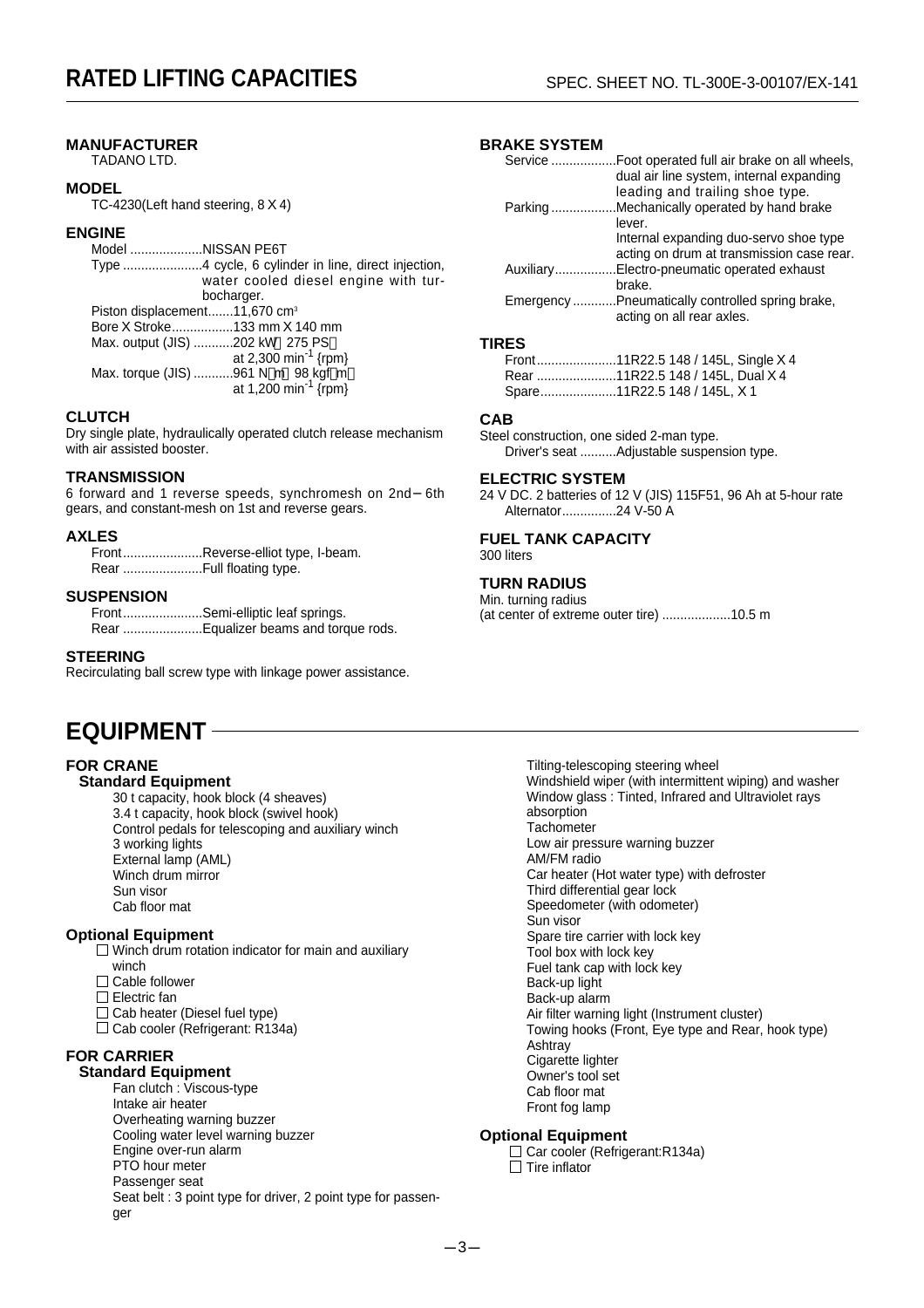

# **NOTE :**

The above lifting height and boom angle are based on a straight (unladen) boom, and allowance should be made for boom deflection obtained under laden conditions.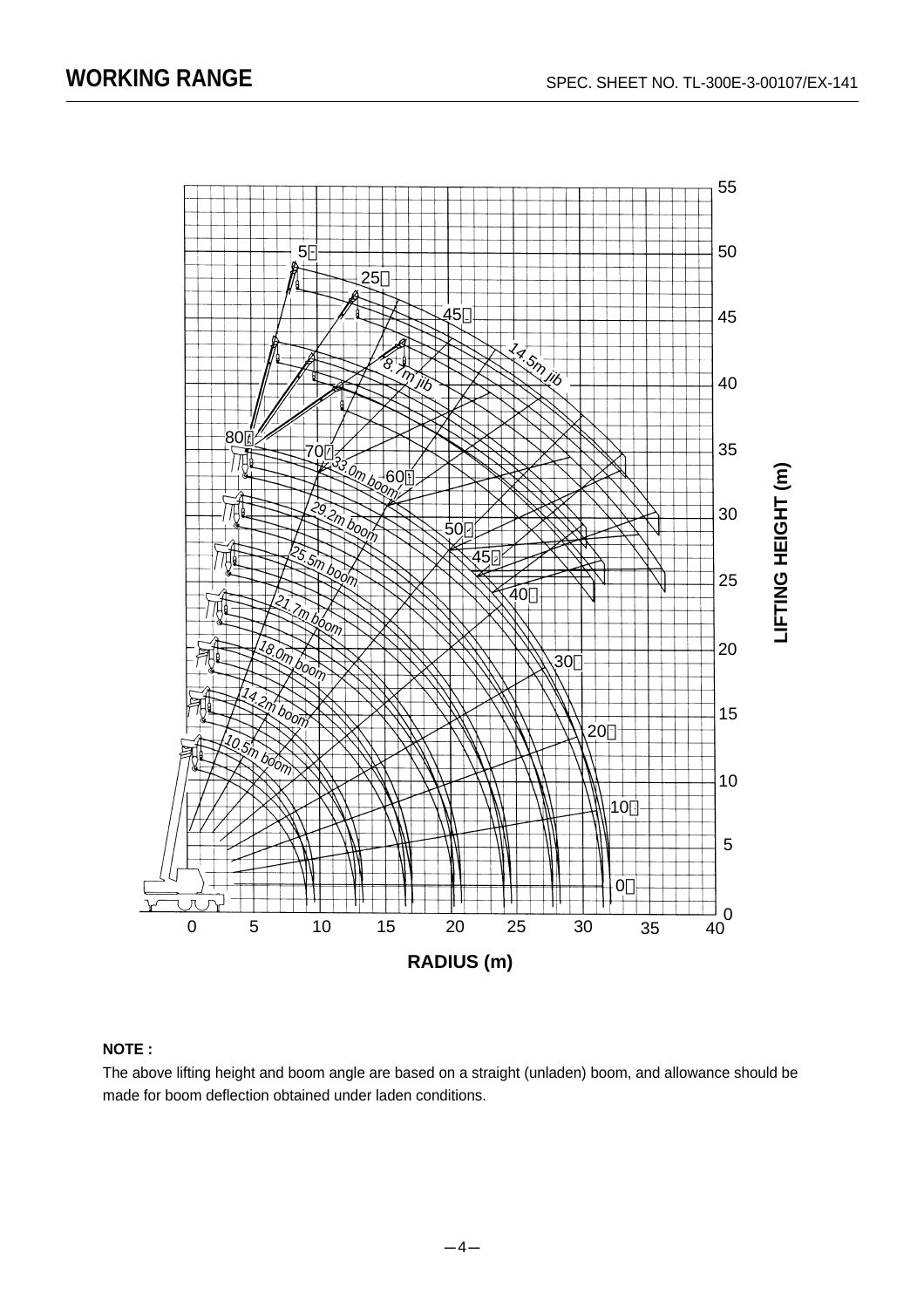| Outriggers fully extended 6.1m |                                                                            |        |        |        |        |       |       |  |  |
|--------------------------------|----------------------------------------------------------------------------|--------|--------|--------|--------|-------|-------|--|--|
|                                | Front jack extended (360)<br>Front jack not extended (Over sides and rear) |        |        |        |        |       |       |  |  |
| A<br>B                         | 10.5                                                                       | 14.2   | 18.0   | 21.7   | 25.5   | 29.2  | 33.0  |  |  |
| 3.0                            | 30,000                                                                     | 20,000 | 16,000 |        |        |       |       |  |  |
| 3.5                            | 25,400                                                                     | 20,000 | 16,000 | 12,000 |        |       |       |  |  |
| 4.0                            | 22,900                                                                     | 20,000 | 16,000 | 12,000 | 11,500 |       |       |  |  |
| 4.5                            | 21,000                                                                     | 20,000 | 16,000 | 12,000 | 11,500 |       |       |  |  |
| 5.0                            | 19,400                                                                     | 18,400 | 16,000 | 12,000 | 11,500 | 9,000 |       |  |  |
| 5.5                            | 17,700                                                                     | 16,800 | 14,750 | 12,000 | 11,500 | 9,000 | 7,000 |  |  |
| 6.0                            | 16,200                                                                     | 15,300 | 13,700 | 12,000 | 11,500 | 9,000 | 7,000 |  |  |
| 7.0                            | 13,700                                                                     | 12,650 | 11,950 | 11,000 | 10,000 | 9,000 | 7,000 |  |  |
| 8.0                            | 11,400                                                                     | 11,000 | 10,550 | 10,200 | 8,900  | 8,200 | 7,000 |  |  |
| 9.0                            |                                                                            | 9,000  | 9,000  | 9,200  | 8,050  | 7,450 | 6,250 |  |  |
| 10.0                           |                                                                            | 7,300  | 7,300  | 7,700  | 7,300  | 6,750 | 5,700 |  |  |
| 12.0                           |                                                                            | 5,050  | 5,050  | 5,450  | 5,700  | 5,650 | 4,800 |  |  |
| 14.0                           |                                                                            |        | 3,600  | 4,000  | 4,250  | 4,400 | 4,100 |  |  |
| 16.0                           |                                                                            |        | 2,550  | 2,950  | 3,200  | 3,400 | 3,450 |  |  |
| 18.0                           |                                                                            |        |        | 2,200  | 2,450  | 2,650 | 2,800 |  |  |
| 20.0                           |                                                                            |        |        | 1,550  | 1,850  | 2,050 | 2,200 |  |  |
| 22.0                           |                                                                            |        |        |        | 1,350  | 1,550 | 1,750 |  |  |
| 24.0                           |                                                                            |        |        |        |        | 1,200 | 1,350 |  |  |
| 26.0                           |                                                                            |        |        |        |        | 850   | 1,000 |  |  |
| 28.0                           |                                                                            |        |        |        |        |       | 700   |  |  |
| 30.0                           |                                                                            |        |        |        |        |       | 500   |  |  |

Unit kg

Unit kg

| Outriggers fully extended 6.1m |                                                                            |              |              |             |              |              |  |  |
|--------------------------------|----------------------------------------------------------------------------|--------------|--------------|-------------|--------------|--------------|--|--|
|                                | Front jack extended (360)<br>Front jack not extended (Over sides and rear) |              |              |             |              |              |  |  |
|                                |                                                                            | 8.7 m jib    |              |             | 14.5 m jib   |              |  |  |
| C                              | 5<br>offset                                                                | 25<br>offset | 45<br>offset | 5<br>offset | 25<br>offset | 45<br>offset |  |  |
| 80                             | 3,000                                                                      | 1,700        | 1,000        | 2,000       | 900          | 600          |  |  |
| 77                             | 3,000                                                                      | 1,700        | 1,000        | 2,000       | 900          | 600          |  |  |
| 76                             | 3,000                                                                      | 1,700        | 1,000        | 1,850       | 900          | 600          |  |  |
| 75                             | 3,000                                                                      | 1,670        | 960          | 1,740       | 870          | 570          |  |  |
| 70                             | 2,200                                                                      | 1,440        | 860          | 1,350       | 800          | 530          |  |  |
| 65                             | 1,750                                                                      | 1,250        | 800          | 1,100       | 720          | 490          |  |  |
| 60                             | 1,400                                                                      | 1,100        | 750          | 900         | 640          | 460          |  |  |
| 55                             | 1,100                                                                      | 950          | 700          | 730         | 560          | 430          |  |  |
| 50                             | 700                                                                        | 650          | 600          | 550         | 450          | 400          |  |  |
| 46                             | 450                                                                        | 450          | 400          | 350         | 300          | 250          |  |  |
| 45                             | 400                                                                        | 400          | 350          | 300         | 250          |              |  |  |
| 42                             | 250                                                                        | 250          |              |             |              |              |  |  |

A : Boom length (m)

B : Load radius (m)

C : Boom angle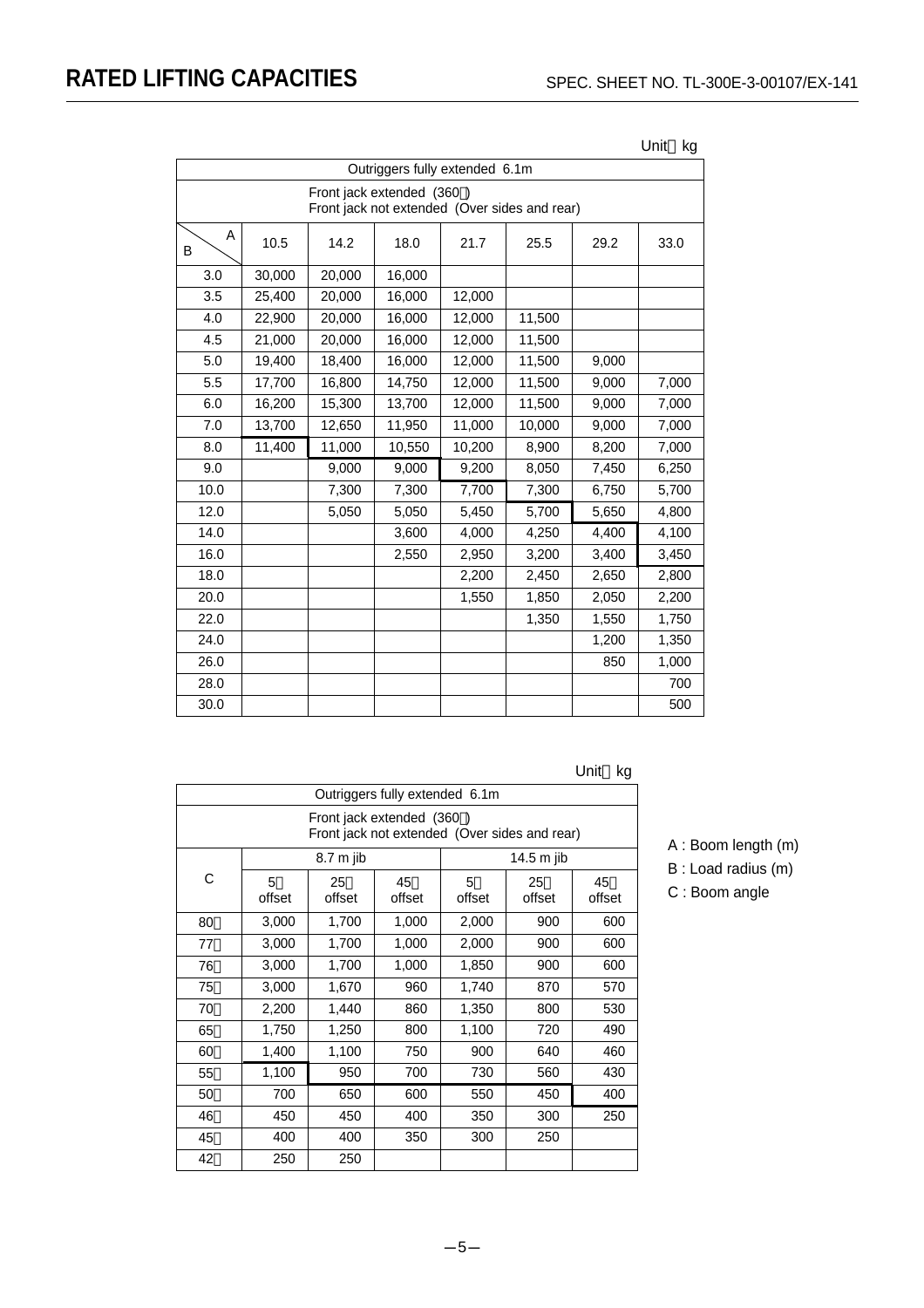|        | Outriggers fully extended 6.1m (Over front)<br>Outriggers extended to middle 4.0m (360) |        |        |        |        |       |       |  |
|--------|-----------------------------------------------------------------------------------------|--------|--------|--------|--------|-------|-------|--|
| A<br>В | 10.5                                                                                    | 14.2   | 18.0   | 21.7   | 25.5   | 29.2  | 33.0  |  |
| 3.0    | 27,000                                                                                  | 20,000 | 16,000 |        |        |       |       |  |
| 3.5    | 23,000                                                                                  | 20,000 | 16,000 | 12,000 |        |       |       |  |
| 4.0    | 19,500                                                                                  | 20,000 | 16,000 | 12,000 | 11,500 |       |       |  |
| 4.5    | 16,600                                                                                  | 17,100 | 16,000 | 12,000 | 11,500 |       |       |  |
| 5.0    | 14,250                                                                                  | 14,200 | 13,800 | 12,000 | 11,500 | 9,000 |       |  |
| 5.5    | 11,900                                                                                  | 11,800 | 11.600 | 12,000 | 11,500 | 9,000 | 7,000 |  |
| 6.0    | 10,100                                                                                  | 10,000 | 9,900  | 10,300 | 10,300 | 9,000 | 7,000 |  |
| 6.5    | 8,650                                                                                   | 8,600  | 8,450  | 8,950  | 9,200  | 9,000 | 7,000 |  |
| 7.0    | 7,400                                                                                   | 7,300  | 7,150  | 7,700  | 8,050  | 8,100 | 7,000 |  |
| 7.5    | 6,350                                                                                   | 6,250  | 6,150  | 6,650  | 7,000  | 7,200 | 7,000 |  |
| 8.0    | 5,500                                                                                   | 5.400  | 5,300  | 5.800  | 6,100  | 6,300 | 6,400 |  |
| 9.0    |                                                                                         | 4,100  | 4,000  | 4,450  | 4,700  | 4,900 | 5,050 |  |
| 10.0   |                                                                                         | 3,200  | 3,050  | 3,500  | 3,750  | 3,950 | 4,050 |  |
| 12.0   |                                                                                         | 1,850  | 1,750  | 2,150  | 2,400  | 2,600 | 2,700 |  |
| 14.0   |                                                                                         |        | 900    | 1,300  | 1,550  | 1,750 | 1,850 |  |
| 15.0   |                                                                                         |        |        | 1,000  | 1,200  | 1,400 | 1,500 |  |
| 16.0   |                                                                                         |        |        |        | 900    | 1,100 | 1,250 |  |
| 17.0   |                                                                                         |        |        |        |        | 900   | 1,000 |  |
| 18.0   |                                                                                         |        |        |        |        |       | 750   |  |

Unit kg

| Unit | kg |
|------|----|
|------|----|

|    | Outriggers fully extended 6.1m (Over front)<br>Outriggers extended to middle 4.0m (360) |           |              |             |              |              |  |  |
|----|-----------------------------------------------------------------------------------------|-----------|--------------|-------------|--------------|--------------|--|--|
|    |                                                                                         | 8.7 m jib |              |             | 14.5 m jib   |              |  |  |
| С  | 5<br>offset                                                                             |           | 45<br>offset | 5<br>offset | 25<br>offset | 45<br>offset |  |  |
| 80 | 3.000                                                                                   | 1.700     | 1,000        | 2,000       | 900          | 600          |  |  |
| 77 | 3.000                                                                                   | 1,700     | 1,000        | 2,000       | 900          | 600          |  |  |
| 76 | 3,000                                                                                   | 1,700     | 1,000        | 1,850       | 900          | 600          |  |  |
| 75 | 2,650                                                                                   | 1,670     | 960          | 1,740       | 870          | 570          |  |  |
| 70 | 1,450                                                                                   | 1,150     | 860          | 1,100       | 800          | 530          |  |  |
| 66 | 800                                                                                     | 650       | 600          | 600         | 450          | 350          |  |  |
| 65 | 650                                                                                     | 550       | 500          | 500         |              |              |  |  |

- A : Boom length (m)
- B : Load radius (m)
- C : Boom angle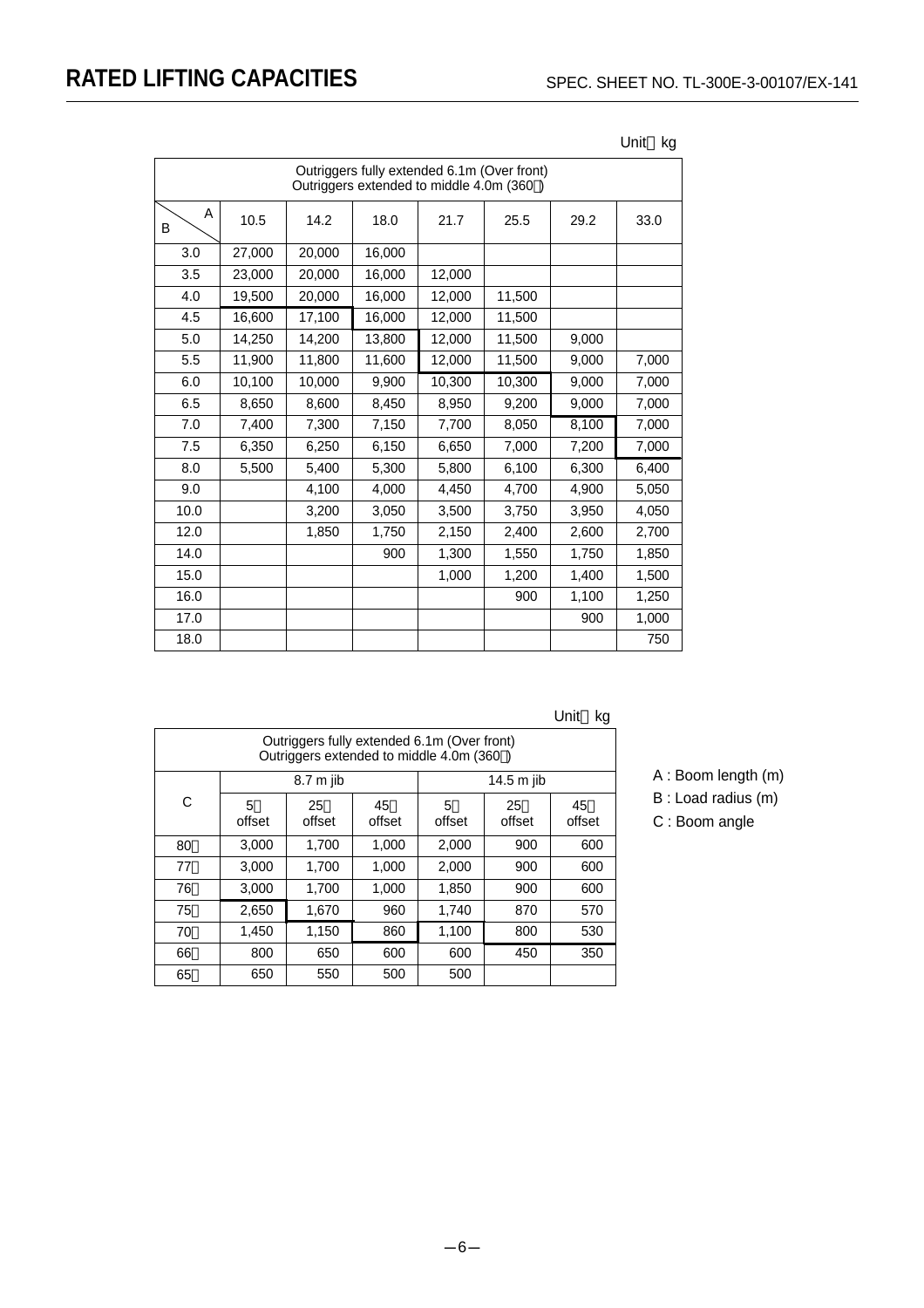



A : Boom length (m) B : Load radius (m)

# NOTES :

- 1. Rated lifting capacities shown in the table are based on condition that crane is set on firm ground horizontally. Those above bold lines are based on crane strength and those below, on its stability.
- 2. Rated lifting capacities below bold lines do not exceed 75 % of tipping load.
- 3. Each rated lifting capacity includes mass of the hook (280 kg for 30 ton capacity, 70 kg for 3.4 ton capacity), and slings.
- 4. Without front jack extended, when the boom is within the Over-front, rated lifting capacities are different from those for the boom in the Over-side and Over-rear.
- 5. Standard number of part line for each boom length is as shown below. Load per line should not surpass 32.8 kN 3,350 kgf for main winch and 33.3 kN 3,400 kgf for auxiliary winch.

| Boom length (m)  | 10.5m | 14.2m | 18.0m | 21.7m | 25.5m | 29.2m | 33.0m | Jib/Single top |
|------------------|-------|-------|-------|-------|-------|-------|-------|----------------|
| No. of part line | У     |       |       |       |       |       |       |                |

- 6. For rated lifting capacity of single top, reduce the main hook mass from the relevant boom rated lifting capacity. Rated lifting capacity of single top should not exceed 3,400 kg.
- 7. Free-fall operation should be performed without any load on the hook.